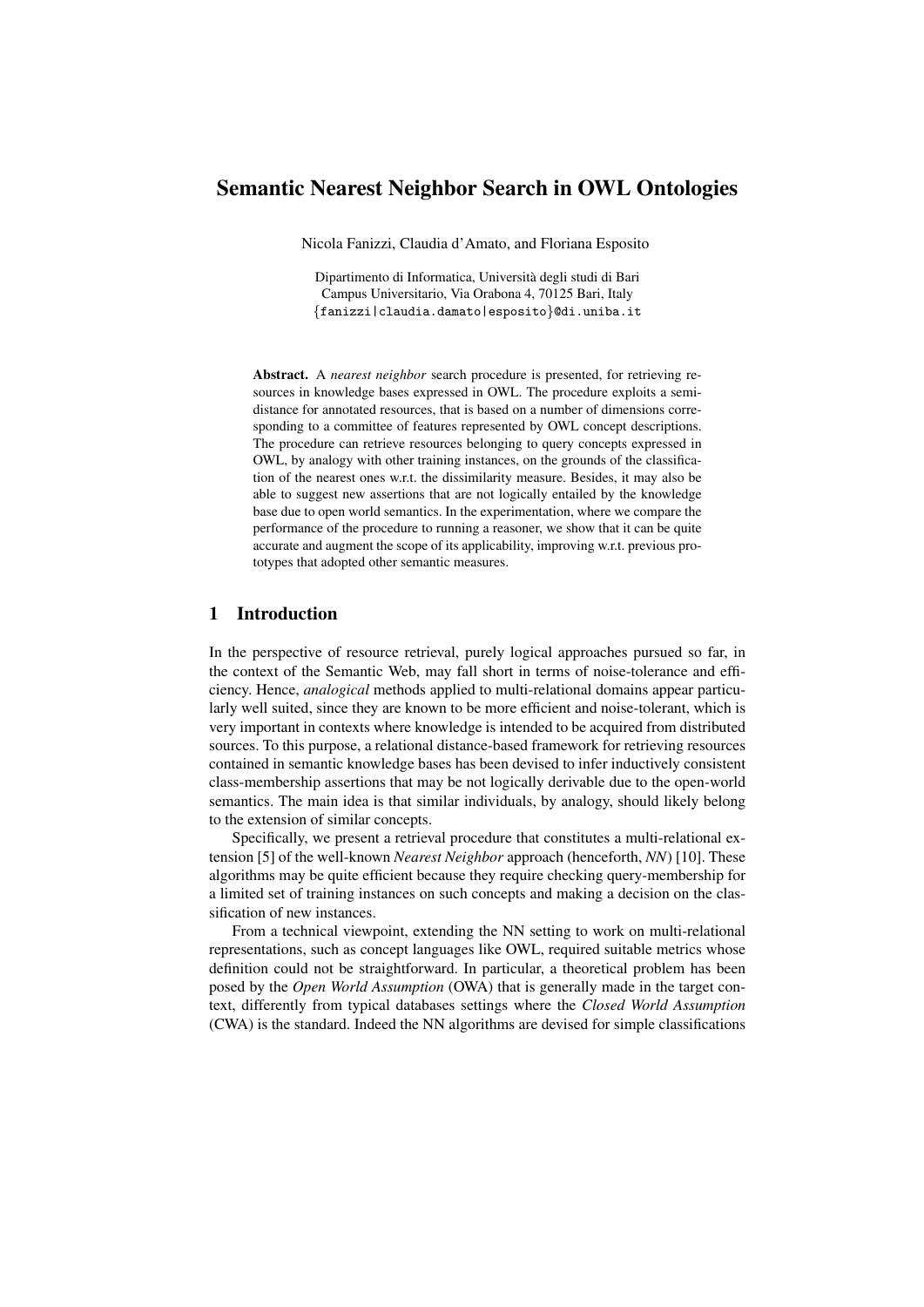where classes are assumed to be pairwise disjoint which is quite unlikely in the Semantic Web context.

As pointed out in [3], most of the existing measures focus on the similarity of atomic concepts within hierarchies or simple ontologies. Moreover they have been conceived for assessing *concept* similarity. Conversely, for our purposes, a notion of similarity between *individuals* is required. Recently, dissimilarity measures for specific description logics concept descriptions have been proposed [3, 4]. Although they turned out to be quite effective for the inductive tasks of interest, they are still partly based on structural criteria (a notion of normal form) which determine their main weakness: they are hardly scalable to deal with standard languages, such as OWL-DL, commonly used for ontologies and knowledge bases.

A new semantic pseudo-metric [7] is exploited in order to overcome these limitations. Following the distance-induction method proposed in [9], the proposed measures are based on a committee of features (concepts) onto which individuals are projected for being compared. As such, these measures are not absolute, yet they depend on the knowledge base they are applied to. However, the measures are suitable for a wide range of languages, since they merely depend on the discernibility of the input individuals w.r.t. a fixed set of concepts. The choice of optimal committees may be performed in advance through randomized search algorithms [7].

Such measures have been integrated in the NN procedure presented in [4]. Essentially the classification of a resource w.r.t. a query concept is performed by selecting the closest resources in the knowledge base and then determining the membership through a weighted voting procedure based on the neighbor similarity.

The resulting system allowed for an experimentation of the method on performing instance retrieval with real ontologies drawn from public repositories comparing its predictions to the assertions that were logically derived by a standard reasoner. These experiments show that the novel measure considerably increases the effectiveness of the method with respect to past experiments where the same procedure was integrated with other dissimilarity measures [4].

The paper is organized as follows. The basics of the instance-based approach applied to the standard representations are recalled in Sect. 2. The next Sect. 3 presents the semantic similarity measures adopted in the retrieval procedure. Sect. 4 reports the outcomes of experiments performed with the implementation of the procedure. Possible developments are finally examined in Sect. 5.

### 2 Resource Retrieval as Nearest Neighbor Search

#### 2.1 Representation and Inference

In the following sections, we assume that concept descriptions are defined in terms of a generic sublanguage based on OWL-DL that may be mapped to *Description Logics* with the standard model-theoretic semantics (see the handbook [1] for a thorough reference).

A *knowledge base*  $\mathcal{K} = \langle T, \mathcal{A} \rangle$  contains a *TBox* T and an *ABox* A. T is a set of axioms that define concepts. A contains factual assertions concerning the resources, also known as individuals. Moreover, the *unique names assumption* may be made on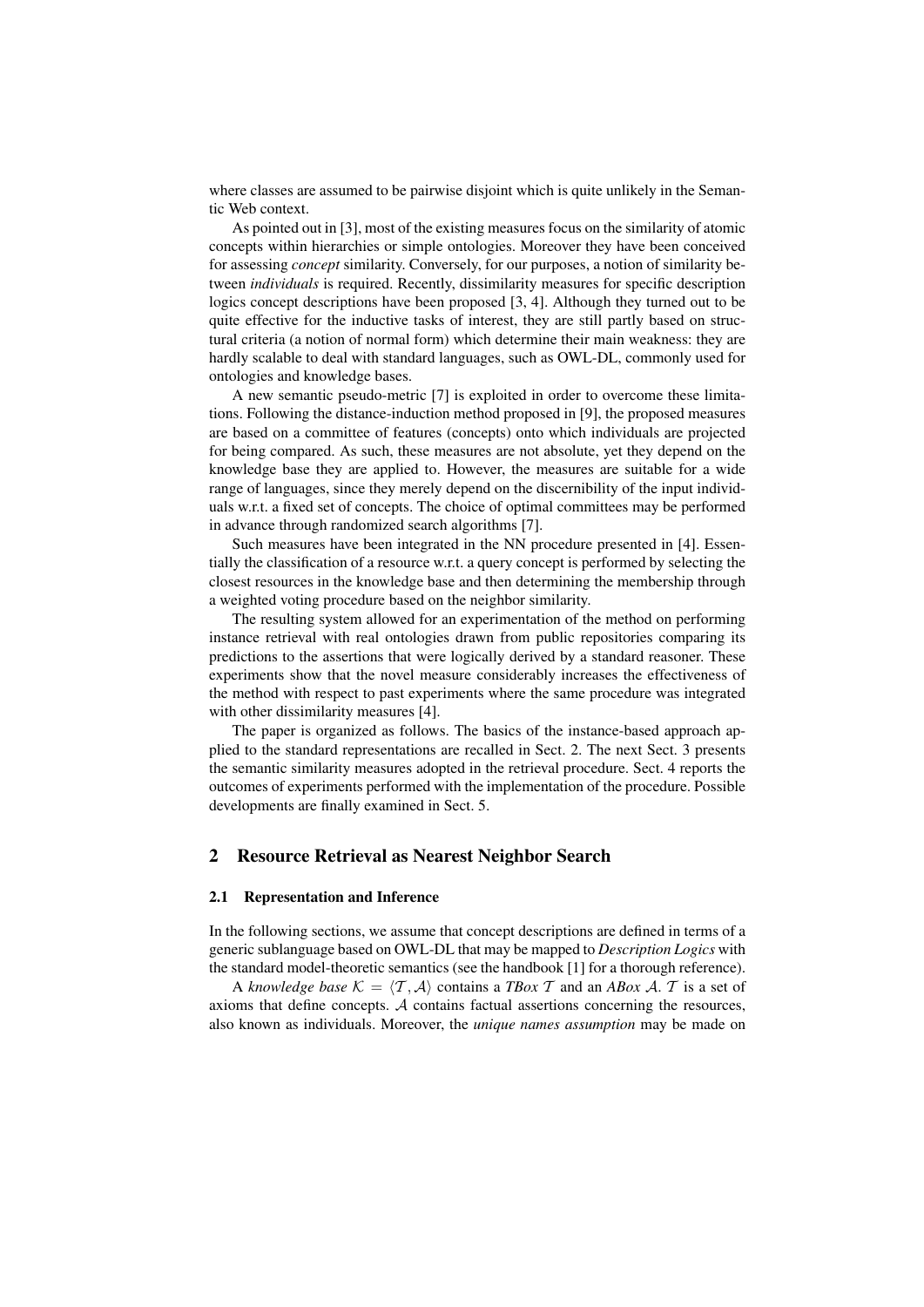the ABox individuals, that are represented by their URIs. The set of the individuals occurring in A will be denoted with  $Ind(A)$ .

As regards the inference services, like all other instance-based methods, our procedure may require performing *instance-checking* [1], which roughly amounts to determining whether an individual, say a, belongs to a concept extension, i.e. whether  $C(a)$ holds for a certain concept  $C$ . Note that because of the OWA, a reasoner may be unable to give a positive or negative answer to a class-membership query. This service is provided proof-theoretically by a reasoner.

#### 2.2 The Method

Query answering boils down to determining whether a resource belongs to a (query) concept extension. Here, an alternative inductive method is proposed for retrieving the resources that likely belong to a query concept. Such a method may also be able to provide an answer even when it may not be inferred by deduction, Moreover, it may also provide a measure of the likelihood of its answer.

In *similarity search* [10] the basic idea is to find the most similar object(s) to a query one (i.e. the one that is to be classified) with respect to a similarity (or dissimilarity) measure. We review the basics of the k-NN method applied to the Semantic Web context [4] context.

The objective is to induce an approximation for a discrete-valued target hypothesis function  $h : I S \mapsto V$  from a space of instances *IS* to a set of values  $V = \{v_1, \ldots, v_s\}$ standing for the classes (concepts) that have to be predicted. Note that normally  $|IS| \ll$  $|Ind(\mathcal{A})|$  i.e. only a limited number of training instances is needed especially if they are prototypical for a region of the search space. Let  $x_q$  be the query instance whose classmembership is to be determined. Using a dissimilarity measure, the set of the  $k$  nearest (pre-classified) training instances w.r.t.  $x_q$  is selected:  $NN(x_q) = \{x_i \mid i = 1, ..., k\}$ .

In its simplest setting, the k-NN algorithm approximates h for classifying  $x_q$  on the grounds of the value that h is known to assume for the training instances in  $NN(x_q)$ , i.e. the k closest instances to  $x_q$  in terms of a dissimilarity measure. Precisely, the value is decided by means of a weighted majority voting procedure: it is simply the most *voted* value by the instances in  $NN(x_q)$  weighted by the similarity of the neighbor individual.

The estimate of the hypothesis function for the query individual is:

$$
\hat{h}(x_q) := \underset{v \in V}{\operatorname{argmax}} \sum_{i=1}^{k} w_i \delta(v, h(x_i)) \tag{1}
$$

where  $\delta$  returns 1 in case of matching arguments and 0 otherwise, and, given a dissimilarity measure d, the weights are determined by  $w_i = 1/d(x_i, x_q)$ .

Note that the estimate function  $\hat{h}$  is defined extensionally: the basic k-NN method does not return an intensional classification model (a function or a concept definition), it merely gives an answer for the instances to be classified. It should be also observed that this setting assigns a value to the query instance which stands for one in a set of pairwise disjoint concepts (corresponding to the value set  $V$ ). In a multi-relational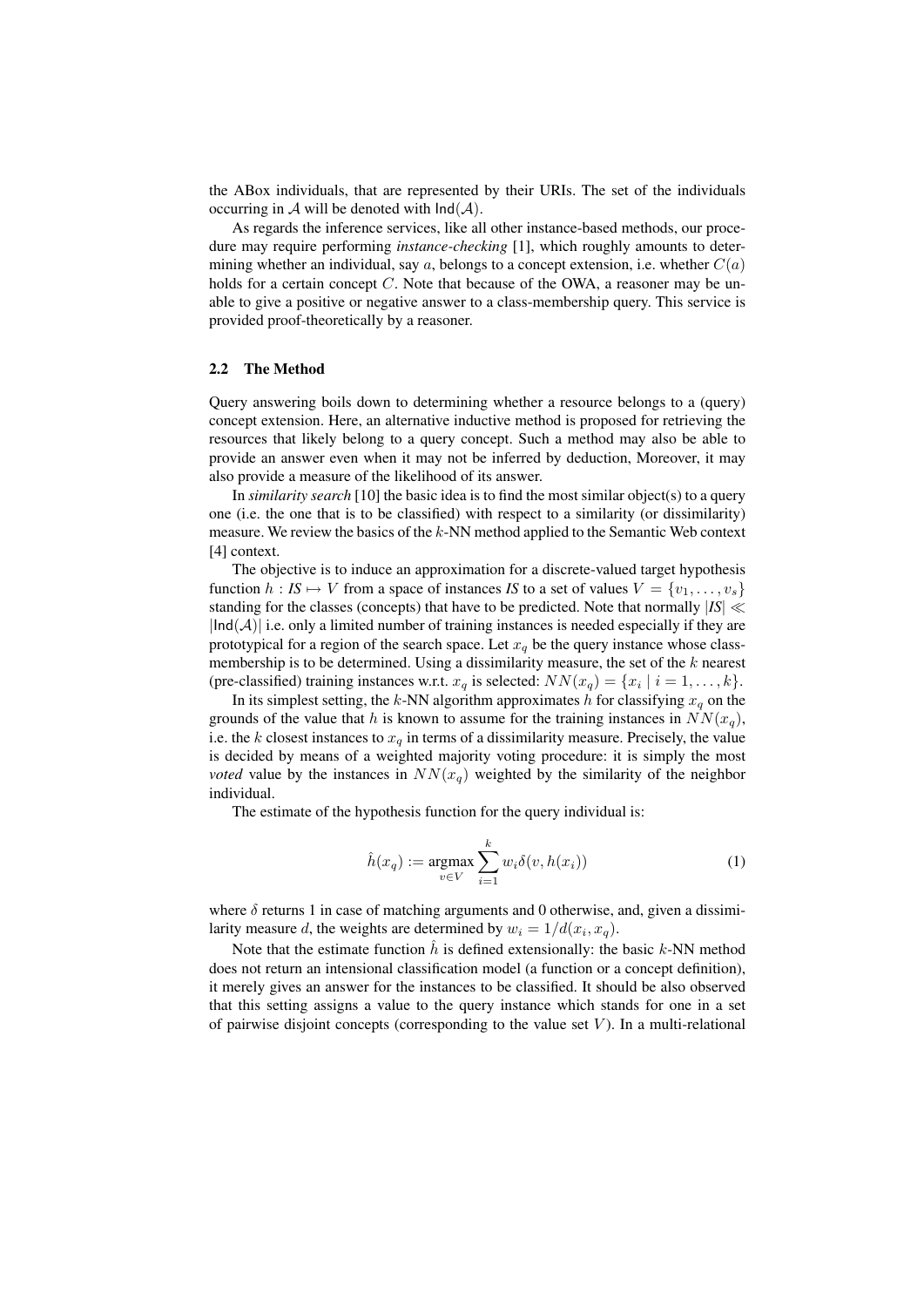setting this assumption cannot be made in general. An individual may be an instance of more than one concept.

The problem is also related to the CWA usually made in the knowledge discovery context. To deal with the OWA, the absence of information on whether a training instance x belongs to the extension of the query concept  $Q$  should not be interpreted negatively, as in the standard settings which adopt the CWA. Rather, it should count as neutral (uncertain) information. Thus, assuming the alternate viewpoint, the multi-class problem is transformed into a ternary one. Hence another value set has to be adopted, namely  $V = \{+1, -1, 0\}$ , where the three values denote, respectively, membership, non-membership, and uncertainty, respectively.

The task can be cast as follows: given a query concept  $Q$ , determine the membership of an instance  $x_q$  through the NN procedure (see Eq. 1) where  $V = \{-1, 0, +1\}$  and the hypothesis function values for the training instances are determined as follows:

$$
h_Q(x) = \begin{cases} +1 & \mathcal{K} \models Q(x) \\ -1 & \mathcal{K} \models \neg Q(x) \\ 0 & otherwise \end{cases}
$$

i.e. the value of  $h_Q$  for the training instances is determined by the entailment<sup>1</sup> the corresponding assertion from the knowledge base.

Note that, being based on a majority vote of the individuals in the neighborhood, this procedure is less error-prone in case of noise in the data (e.g. incorrect assertions) w.r.t. a purely logic deductive procedure, therefore it may be able to give a correct classification even in case of (partially) inconsistent knowledge bases.

It should be noted that the inductive inference made by the procedure shown above is not guaranteed to be deductively valid. Indeed, inductive inference naturally yields a certain degree of uncertainty. In order to measure the likelihood of the decision made by the procedure (individual  $x_q$  belongs to the query concept denoted by value  $v$  maximizing the argmax argument in Eq. 1), given the nearest training individuals in  $NN(x_q, k) = \{x_1, \ldots, x_k\}$ , the quantity that determined the decision should be normalized by dividing it by the sum of such arguments over the (three) possible values:

$$
l(class(x_q) = v|NN(x_q, k)) = \frac{\sum_{i=1}^{k} w_i \cdot \delta(v, h_Q(x_i))}{\sum_{v' \in V} \sum_{i=1}^{k} w_i \cdot \delta(v', h_Q(x_i))}
$$
(2)

Hence the likelihood of the assertion  $Q(x_q)$  corresponds to the case when  $v = +1$ .

# 3 A Semantic Pseudo-Metric for Individuals

As mentioned in the first section, various attempts to define semantic similarity (or dissimilarity) measures for concept languages have been made, yet they have still a limited applicability to simple languages [3] or they are not completely semantic depending also on the structure of the descriptions [4]. Moreover, for our purposes, we need a function for measuring the similarity of individuals rather than concepts. It can be observed that

<sup>&</sup>lt;sup>1</sup> We use  $\models$  to denote entailment, as computed through a reasoner.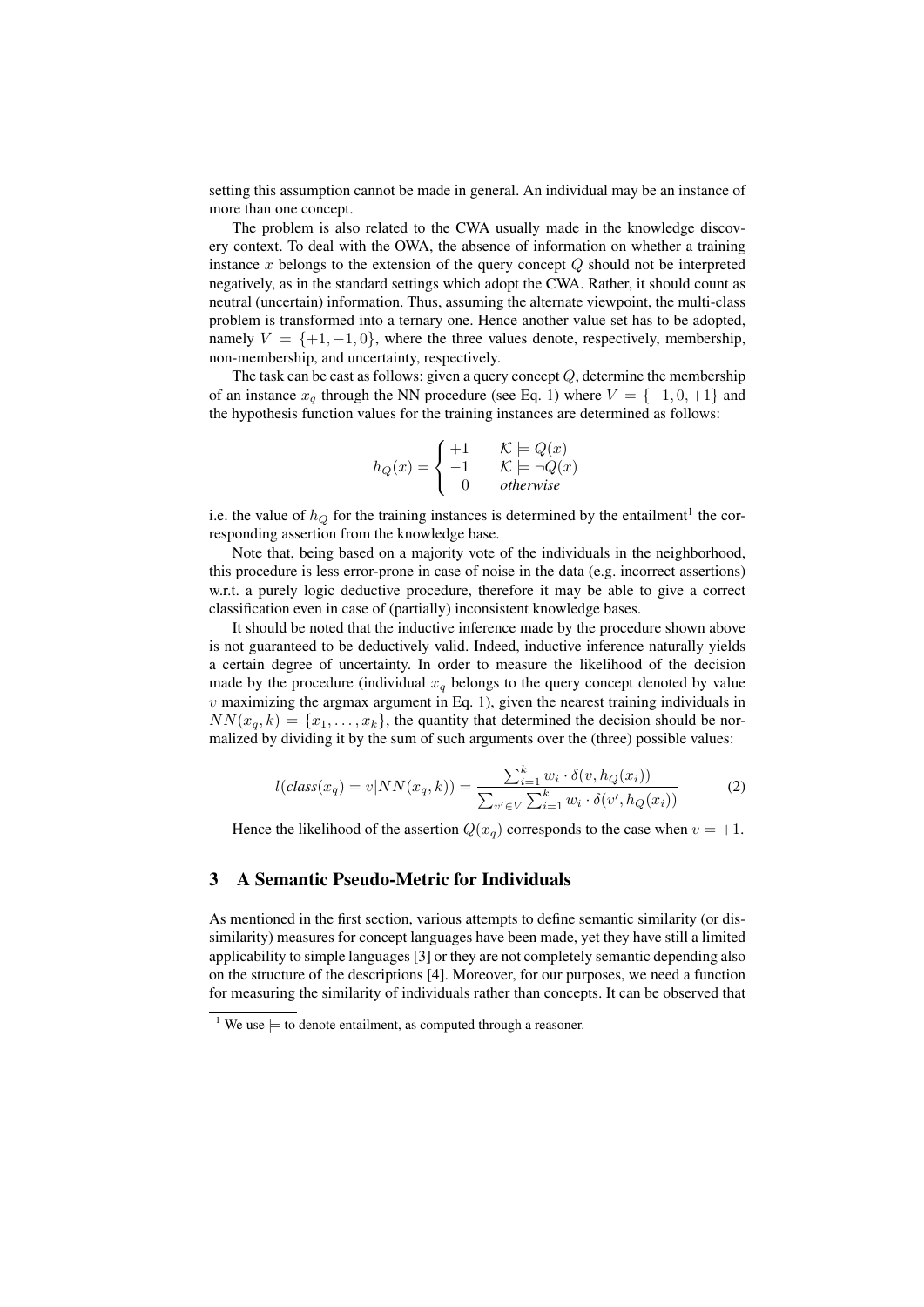individuals do not have a syntactic structure that can be compared. This has led to lifting them to the concept description level before comparing them (recurring to the notion of the *most specific concept* of an individual w.r.t. the ABox [1], yet this makes the measure language-dependent. Besides, it would add a further approximations as the most specific concepts can be defined only for simple DLs.

For the NN procedure, we intend to exploit a new measure that totally depends on semantic aspects of the individuals in the knowledge base.

#### 3.1 The Family of Measures

The new dissimilarity measures are based on the idea of comparing the semantics of the input individuals along a number of dimensions represented by a committee of concept descriptions. Indeed, on a semantic level, similar individuals should behave similarly with respect to the same concepts. Following the ideas borrowed from [9], totally semantic distance measures for individuals can be defined in the context of a knowledge base.

More formally, the rationale is to compare individuals on the grounds of their semantics w.r.t. a collection of concept descriptions, say  $F = \{F_1, F_2, \ldots, F_m\}$ , which stands as a group of discriminating *features* expressed in the OWL-DL sublanguage taken into account.

In its simple formulation, a family of distance functions for individuals inspired to Minkowski's norms  $L_p$  can be defined as follows [7]:

**Definition 3.1 (family of measures).** Let  $K = \langle T, A \rangle$  be a knowledge base. Given a *set of concept descriptions*  $F = \{F_1, F_2, \ldots, F_m\}$ , a family of dissimilarity functions  $d_{p}^{\mathsf{F}}: \mathsf{Ind}(\mathcal{A}) \times \mathsf{Ind}(\mathcal{A}) \mapsto [0,1]$  *is defined as follows:* 

$$
\forall a, b \in \mathsf{Ind}(\mathcal{A}) \quad d_p^{\mathsf{F}}(a, b) := \frac{1}{|\mathsf{F}|} \left[ \sum_{i=1}^{|\mathsf{F}|} \mid \pi_i(a) - \pi_i(b) \mid^p \right]^{1/p}
$$

*where*  $p > 0$  *and*  $\forall i \in \{1, ..., m\}$  *the* projection function  $\pi_i$  *is defined by:* 

$$
\forall a \in \text{Ind}(\mathcal{A}) \quad \pi_i(a) = \begin{cases} 1 & F_i(a) \in \mathcal{A} & (\mathcal{K} \models F_i(a)) \\ 0 & \neg F_i(a) \in \mathcal{A} & (\mathcal{K} \models \neg F_i(a)) \\ 1/2 & otherwise \end{cases}
$$

The superscript F will be omitted when the set of features is fixed.

The alternative definition for the projections, requires the entailment of an assertion (instance-checking) rather than the simple ABox look-up; this can make the measure more accurate yet more complex to compute unless a KBMS is employed maintaining such information at least for the concepts in F.

#### 3.2 Discussion

It is easy to prove [7] that these functions have the standard properties for pseudo metrics (i.e. semi-distances [10]):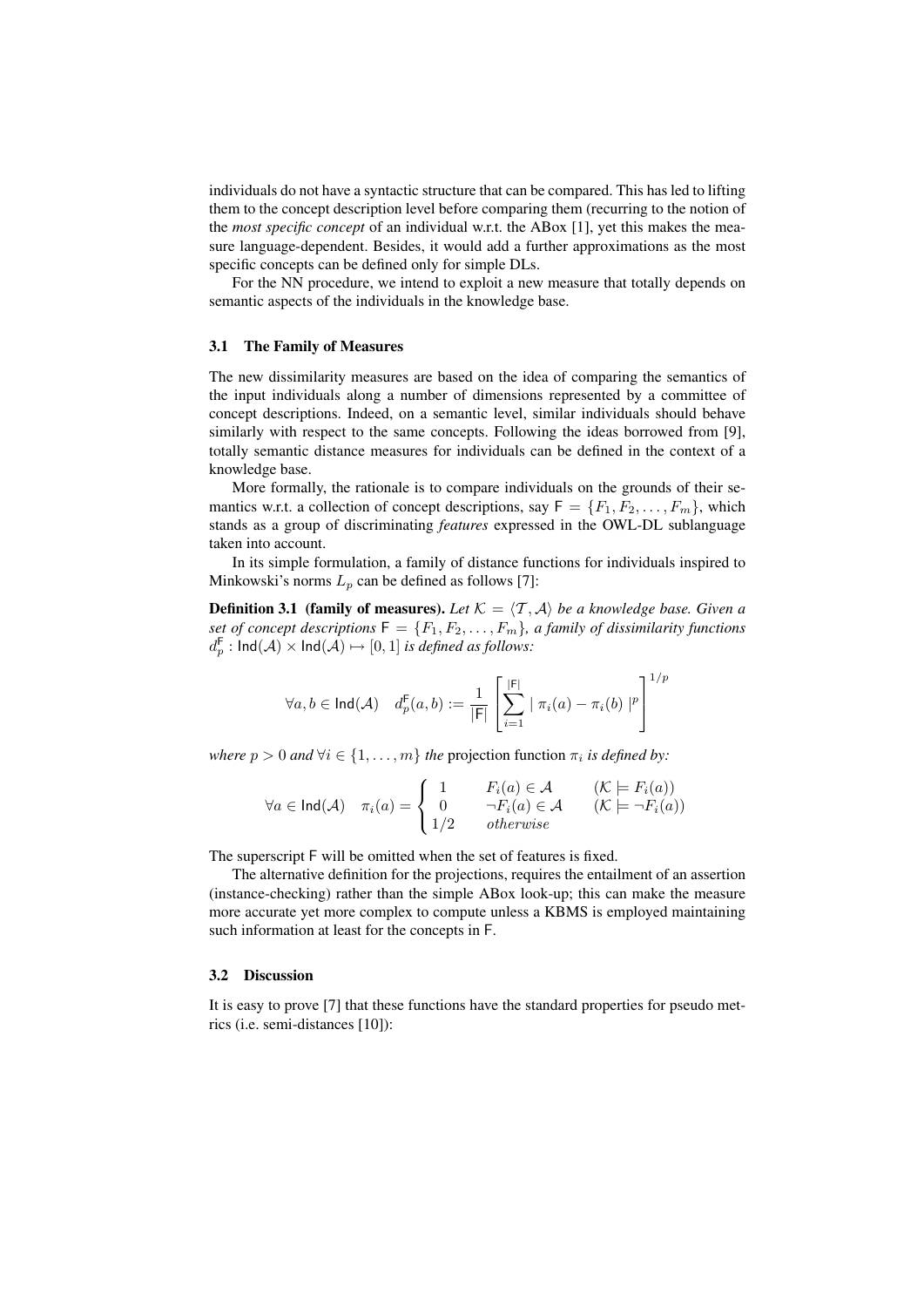**Proposition 3.1 (pseudo-metric).** *For a given a feature set*  $\mathsf{F}$  *and*  $p > 0$ ,  $d_p$  *is a pseudo-metric.*

It cannot be proved that  $d_p^{\mathsf{F}}(a, b) = 0$  iff  $a = b$ . This is the case of *indiscernible* individuals with respect to the given set of features F. To fulfill this property several methods have been proposed involving the consideration of equivalent classes of individuals or the adoption of a supplementary meta-feature  $F_0$  determining the equality of the two individuals.

Compared to other proposed dissimilarity measures [3, 4], the presented functions do not depend on the constructors of a specific language, rather they require only (retrieval or) instance-checking for computing the projections through class-membership queries to the knowledge base.

The complexity of measuring he dissimilarity of two individuals depends on the complexity of such inferences (see [1], Ch. 3). Note also that the projections that determine the measure can be computed (or derived from statistics maintained on the knowledge base) before the actual distance application, thus determining a speed-up in the computation of the measure. This is very important for algorithms that massively use this distance, such as all instance-based methods.

The measures strongly depend on F. Here, we make the assumption that the featureset F represents a sufficient number of (possibly redundant) features that are able to discriminate really different individuals. The choice of the concepts to be included – *feature selection* – is beyond the scope of this work (see [7] for a randomized optimization procedure aimed at finding optimal committees). Experimentally, we could obtain good results by using the very set of both primitive and defined concepts found in the knowledge base.

Of course these approximate measures become more and more precise as the knowledge base is populated with an increasing number of individuals.

## 4 Experimentation

#### 4.1 Experimental Setting

In order to test the NN procedure integrated with the pseudo-metric proposed in the previous section, we have applied it to retrieval problems on random queries.

To this purpose, a number of OWL ontologies was selected, namely: FINITE STATE MACHINES (FSM), SURFACE-WATER-MODEL (SWM), part of SCIENCE and NEW TESTAMENT NAMES (NTN) from the Protégé library<sup>2</sup>, the Semantic Web Service Discovery dataset<sup>3</sup> (SWSD) and the FINANCIAL ontology<sup>4</sup>. Tab. 1 summarizes the details of these knowledge bases.

For each ontology, 30 queries were randomly generated by composition of primitive or defined concepts. The performance was evaluated comparing the decisions made by the NN procedure to those returned by a standard reasoner<sup>5</sup> as a baseline.

 $^2$  http://protege.stanford.edu/plugins/owl/owl-library

 $^3$ https://www.uni-koblenz.de/FB4/Institutes/IFI/AGStaab/Projects/xmedia/ dl-tree.htm

<sup>4</sup> http://www.cs.put.poznan.pl/alawrynowicz/financial.owl

<sup>5</sup> We employed PELLET v. 1.5. See http://pellet.owldl.com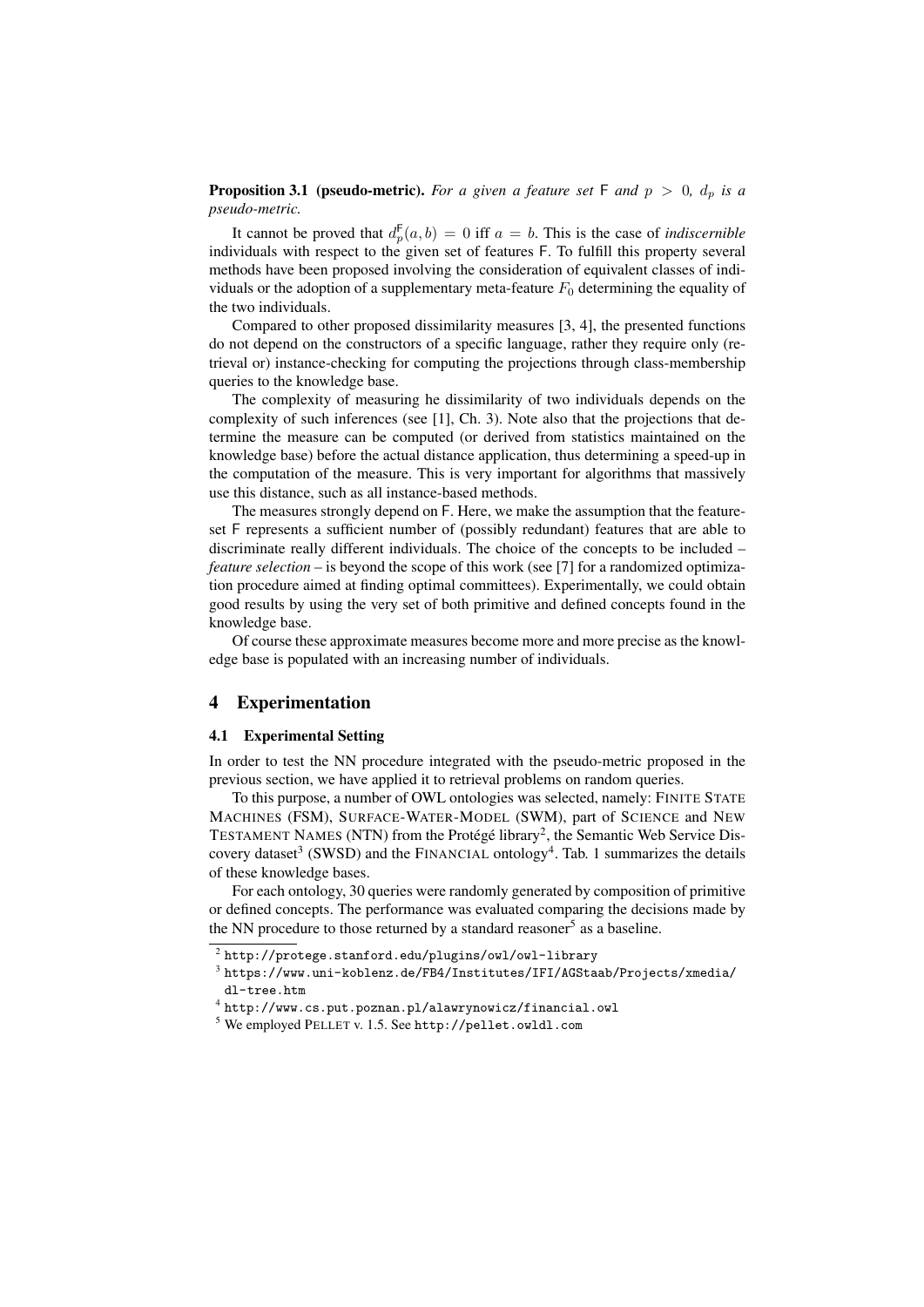Table 1. Data concerning the ontologies employed in the experiments.

| knowledge base | DL language          | #concepts | #object prop. | #data prop. | #individuals |
|----------------|----------------------|-----------|---------------|-------------|--------------|
| <b>FSM</b>     | $\mathcal{SOF}(D)$   | 20        | 10            |             | 37           |
| <b>SWM</b>     | ALCOF(D)             | 19        |               |             | 115          |
| <b>SCIENCE</b> | $\mathcal{ALCIF}(D)$ | 74        | 70            | 40          | 331          |
| <b>NTN</b>     | $\mathcal{SHTF}(D)$  | 47        | 27            |             | 676          |
| <b>SWSD</b>    | $\mathcal{ALCH}$     | 258       | 25            |             | 732          |
| FINANCIAL      | ALCLF                | 60        |               |             | 1000         |

The parameter k was set to  $log \mid Ind(A) \mid$  depending on the number of individuals in the ontology. Yet we found experimentally that much smaller values could be chosen, resulting in the same classification. We employed the simpler version of the distance  $(d_1^F)$  using all the concepts in the knowledge base for determining the set F.

### 4.2 Results

**Standard IR measures.** Initially the standard IR measures precision, recall, and  $F_1$ measure were employed to evaluate the system performance. The outcomes are reported in Fig.2. For each knowledge base, we report the average values obtained over the 30 queries as well as their standard deviation and minimum-maximum ranges of values.

It is possible to note that precision and recall are generally quite good except in the experiment with the SWSD ontology where precision was significantly lower. Namely, SWSD turned out to be more difficult (also in terms of recall) for two reasons: a very limited number of individuals per concept was available and the number of concepts is larger than in other knowledge bases. For the other ontologies scores are quite high, as testified also by the F-measure values. The results in terms of recall are also more stable than those for recall as proved by the limited variance observed, whereas some queries turned out to be quite difficult w.r.t. the correctness of the answer.

The reasons for precision being less than recall are probably related to the OWA. Indeed, in a many cases it was observed that the NN procedure deemed some individuals as relevant for the query issued while the DL reasoner was not able to assess this relevance and this was computed as a mistake while it may likely turn out to be a correct inference when judged by a human agent.

Because of the problem issued by the OWA, in some cases it could not be (deductively) ascertained whether a resource was relevant or not for a given query. Thus explicitating both the rate of inductively classified individuals and the real nature of the mistakes would be needed. This leads to consider different indices.

Alternative measures. In previous works [4], we had employed the following indices for the evaluation:

- *match rate*: rate of individuals whose classification matched the reasoner decision;
- *omission error rate*: rate of individuals for which inductive method could not determine whether they were relevant to the query (or not) while they were actually relevant according to the reasoner;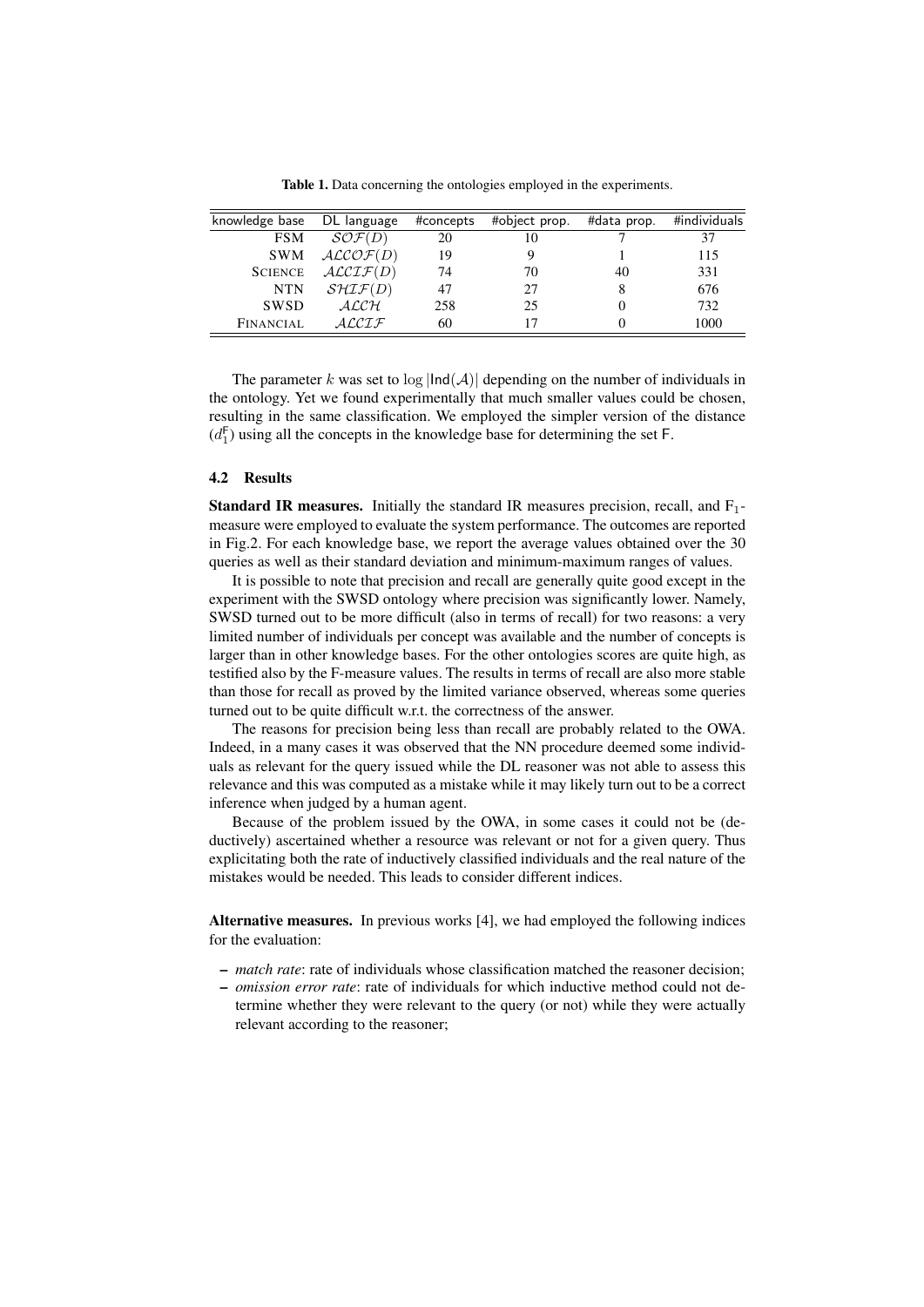|                | precision         | recall            | F-measure         |
|----------------|-------------------|-------------------|-------------------|
| <b>FSM</b>     | $89.22 \pm 15.88$ | $91.63 + 12.41$   | $90.26 \pm 14.46$ |
|                | [28.60;100.00]    | [50.00;100.00]    | [36.39;100.00]    |
| <b>SWM</b>     | $73.35 \pm 11.66$ | $89.56 + 9.35$    | $80.52 \pm 10.55$ |
|                | [52.90;93.80]     | [73.30; 97.50]    | [62.04; 93.80]    |
| <b>SCIENCE</b> | $94.55 \pm 6.03$  | $97.12 \pm 2.78$  | $95.79 \pm 4.45$  |
|                | [86.70:99.70]     | [93.50;99.70]     | [89.97;99.70]     |
| <b>NTN</b>     | $78.73 \pm 9.98$  | $92.28 + 4.58$    | $84.63 + 7.84$    |
|                | [34.60; 95.60]    | [85.30;99.70]     | [49.23; 97.61]    |
| <b>SWSD</b>    | $55.30 \pm 11.01$ | $70.59 \pm 10.37$ | $61.51 \pm 9.68$  |
|                | [31.90;74.10]     | [56.80;86.20]     | [41.03:79.69]     |
| FINANCIAL      | $89.57 \pm 19.48$ | $97.80 \pm 5.06$  | $92.43 \pm 15.47$ |
|                | [22.40:99.70]     | [84.70;100.00]    | [35.75;99.85]     |

**Table 2.** Experimental results in terms of standard IR measures: average  $\pm$  standard deviation and [min.;max.] intervals.

- *commission error rate*: rate of individuals inductively found to be relevant to the query concept, while the reasoner assigned them to its negation (and vice-versa);
- *induction rate*: rate of individuals whose relevance (or irrelevance) relevant w.r.t. the query concept could be determined by the inductive method, while this classification could not be derived logically by the reasoner.

Tab. 3 reports the outcomes in terms of these new indices. Preliminarily, it is important to note that, in each experiment, the commission error was low or absent. This means that the search procedure is quite accurate: it did not make critical mistakes i.e. cases when an individual is deemed as an instance of a concept while it really is an instance of a disjoint one. Furthermore, the rate of omission errors was quite low, yet it is more frequent for the considered ontologies especially when few disjointness axioms were specified. A noteworthy difference was observed for the case of the FINANCIAL ontology for which we found the lowest match rate and the highest variability in the observed results over the various query concepts.

Comparing these outcomes to those reported in other works on the same task [4], where the highest average match rate observed was about 80%, we find a significant increase of the performance due to the accuracy of the new measure. Also the elapsed time (not reported here) was much less with the new measure: once the values of the projection functions are pre-computed, the efficiency of the classification, which depends on the similarity computation gains a lot of speed-up.

The usage of all concepts for the feature committee F made the measure quite accurate, which is the reason why the procedure resulted quite conservative as regards inducing new assertions. In many cases, it matched rather faithfully the reasoner decisions (the top k nearest neighbors had null distance w.r.t. the query instance). Namely, we found that a choice for lower values for  $k$  could have been made, for in many cases the decision on the correct classification was easy to make even on account of fewer (the closest) neighbor instances. This yielded also that the likelihood of the inference made (see Eq. 2) turned out quite high.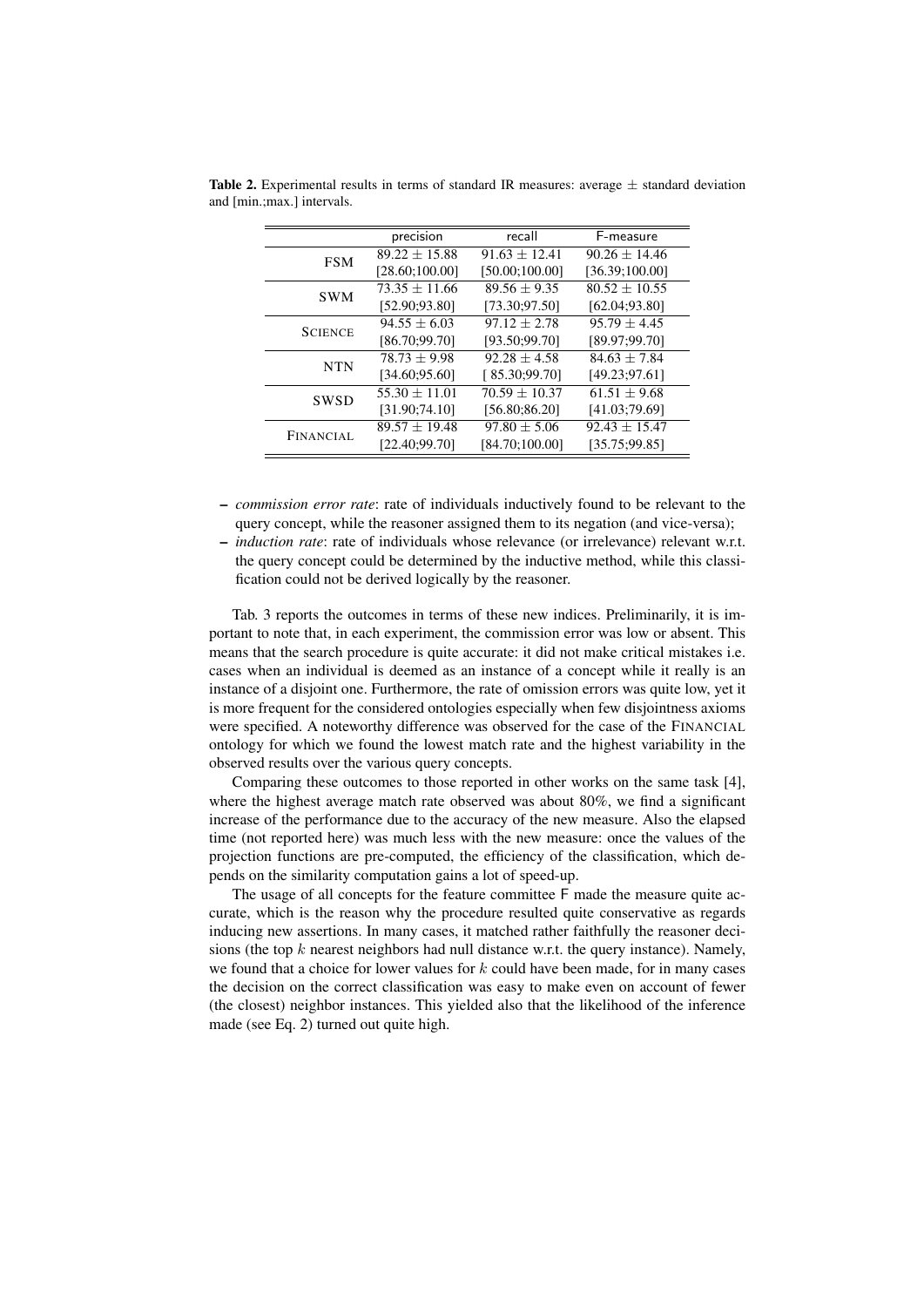|                | match r.          | commission e.r.  | omission e.r.   | induction r.     |
|----------------|-------------------|------------------|-----------------|------------------|
| <b>FSM</b>     | $94.51 \pm 6.63$  | $5.49 \pm 6.63$  | $0.00 \pm 0.00$ | $0.00 \pm 0.00$  |
|                | [73.00;100.00]    | [0.00; 27.00]    | [0.00; 0.00]    | [0.00; 0.00]     |
| <b>SWM</b>     | $85.38 \pm 5.69$  | $0.00 \pm 0.00$  | $2.68 \pm 0.92$ | $11.95 \pm 5.37$ |
|                | [75.70:98.30]     | [0.00; 0.00]     | [0.90; 4.30]    | [0.90; 20.90]    |
| <b>SCIENCE</b> | $97.31 \pm 1.97$  | $0.00 \pm 0.00$  | $0.98 \pm 0.61$ | $1.71 \pm 1.41$  |
|                | [94.60;99.40]     | [0.00; 0.00]     | [0.30; 1.80]    | [0.30; 3.60]     |
| <b>NTN</b>     | $88.06 \pm 6.95$  | $0.00 \pm 0.00$  | $2.12 \pm 0.77$ | $9.83 \pm 7.12$  |
|                | [74.60:95.40]     | [0.00; 0.00]     | [0.30; 3.40]    | [4.30;24.30]     |
| SWSD           | $85.40 \pm 4.96$  | $0.00 \pm 0.00$  | $4.76 + 1.86$   | $9.84 \pm 3.97$  |
|                | [74.50;92.20]     | [0.00; 0.00]     | [2.70; 8.70]    | [4.00;19.00]     |
| FINANCIAL      | $93.34 \pm 11.55$ | $6.30 \pm 11.55$ | $0.01 \pm 0.03$ | $0.35 \pm 0.06$  |
|                | [54.80;99.70]     | [0.00; 44.70]    | [0.00; 0.10]    | [0.30; 0.50]     |
|                |                   |                  |                 |                  |

**Table 3.** Results with alternative indices: average  $\pm$  standard deviation and [min.;max.] intervals.

Cases of induction are particularly interesting because they suggest new assertions which cannot be logically derived by a deductive reasoner and they might be used to *complete* a knowledge base [2], e.g. after being validated by an ontology engineer. Eq. 2 should be employed to assess the likelihood of the candidate assertions and hence decide on their inclusion in the ABox.

## 5 Conclusions and Outlook

This paper explored the application of a distance-based procedure for semantic search to knowledge bases represented in OWL. To this purpose, a novel family of languageindependent semantic pseudo-metrics was exploited. Specifically, these measures were integrated in a nearest neighbor search procedure which can be employed for solving approximate retrieval problems.

This turns out to be more effective w.r.t. purely logical methods, especially in the presence of incomplete (or noisy) information in the knowledge bases. Experiments made on various ontologies showed that the method is quite effective and also robust since it seldom made commission errors during the various runs. As expected for an instance-based learning method, the overall performance depends on the number (and distribution) of the available training instances.

As regards the dissimilarity measures, we argue that more efficiency may be reached when statistics (on class-membership) are maintained by the KBMS [8]. Besides, so far, the subsumption relationships among concepts in the feature committee are not explicitly exploited, which might likely make similarity measurements more accurate.

Further developments can be also foreseen as concerns the choice of good feature committees. Namely, since measures are very dependant on this choice, some immediate lines of investigations arise: studying how to maintain limited-sized concepts committees, yet saving those sets which altogether are endowed of a real discriminating power.